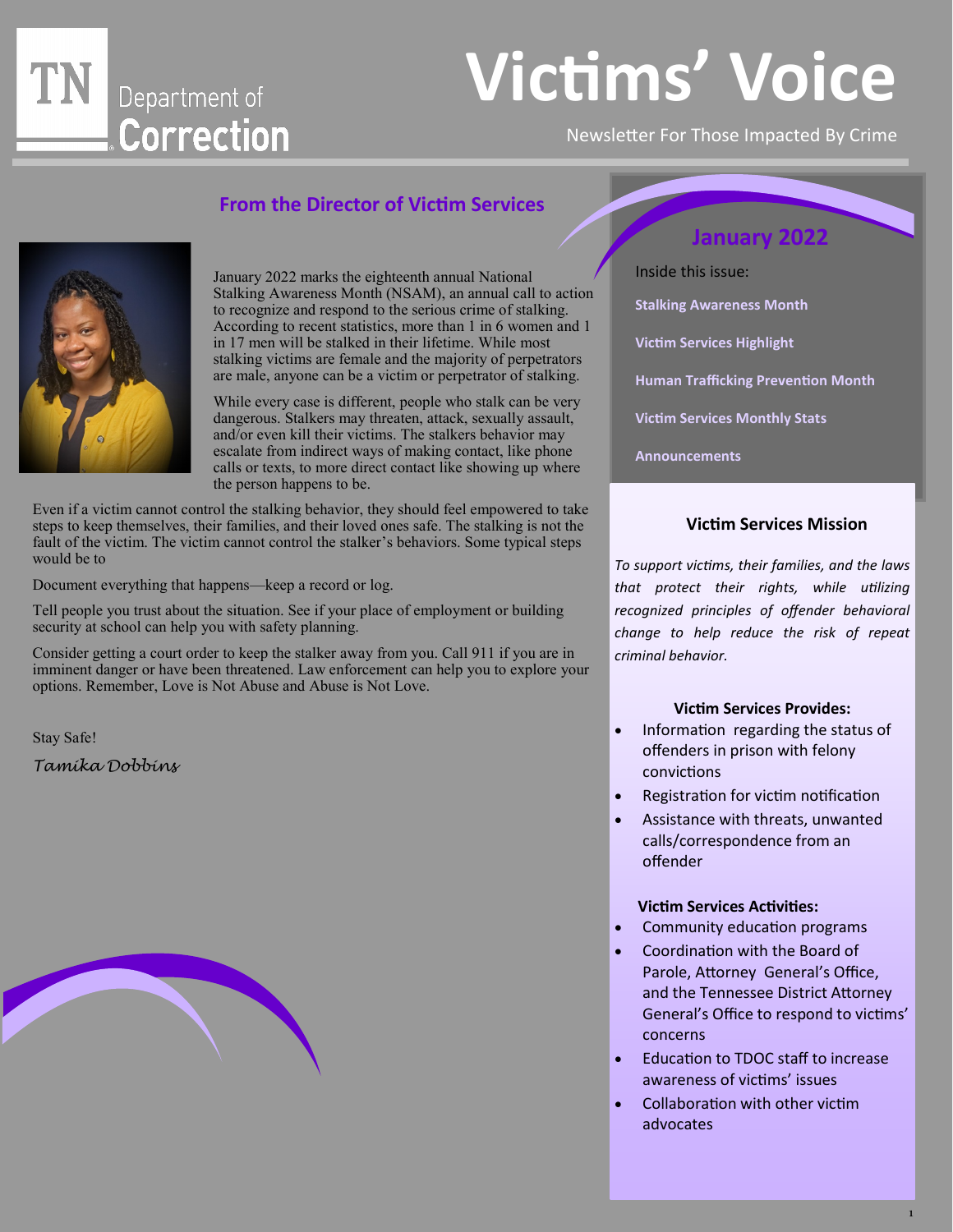### **Victims Services Highlights….Let's meet**





**Ebony Trammell** is the newly appointed Victim Services Program Specialist for the Tennessee Board of Parole. Mrs. Trammell is a Nashville native and has worked at the Board of Parole for three years. She started as a Clerk 3 and later promoted to Docket Tech 2 /Executive Clemency in Board Operations. Her passion for helping others is what helps keep her motivated in her daily life. She is married with 3 children and enjoys reading, baking, and making candles in her spare time. Welcome to Victim Services Ebony!



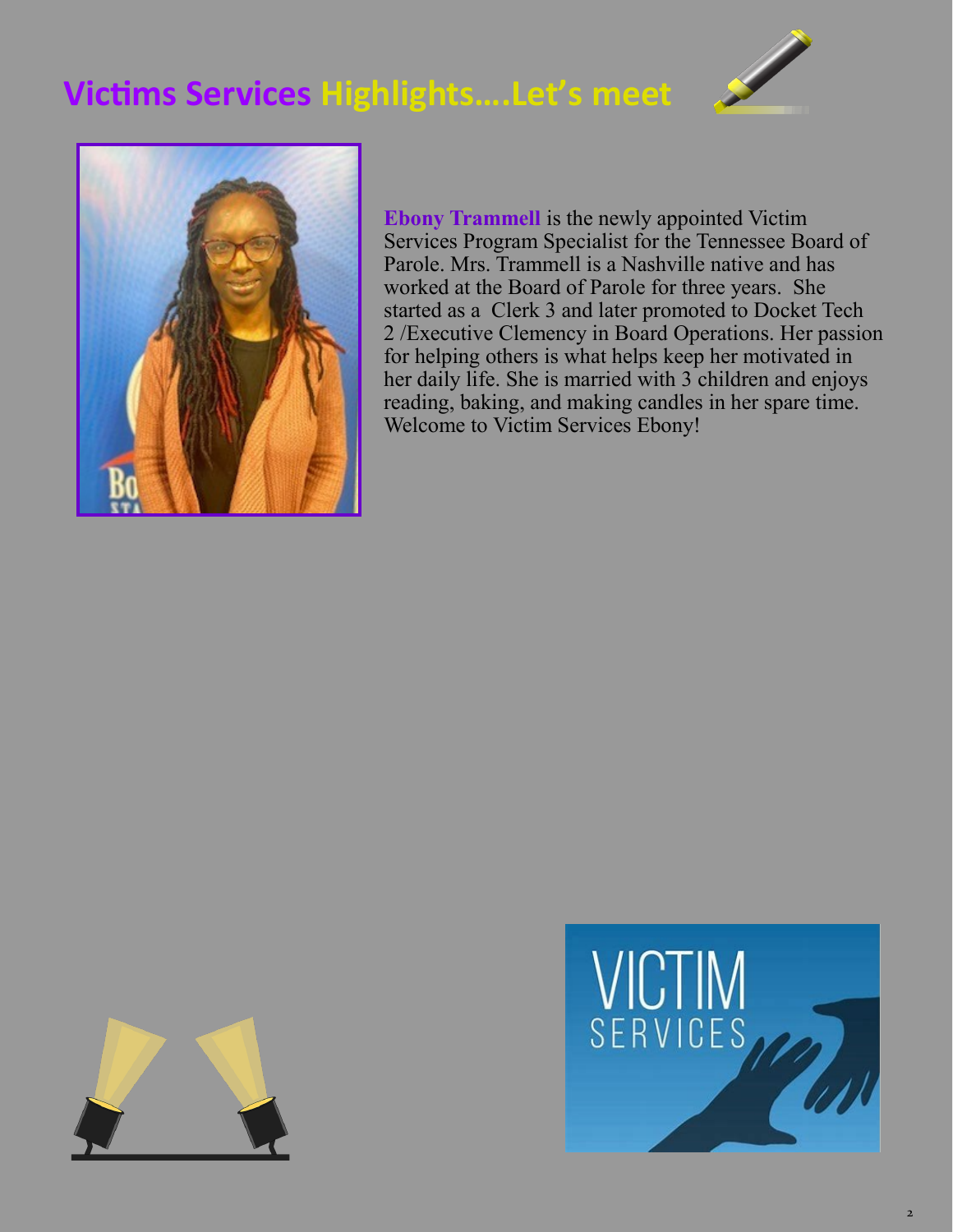#### **January is Human Trafficking Prevention Month**

Human trafficking involves the use of force, fraud, or coercion to obtain some type of labor or commercial sex act. Every year, millions of men, women, and children are trafficked worldwide – including right here in the United States. It can happen in any community and victims can be any age, race, gender, or nationality. Traffickers might use violence, manipulation, or false promises of well-paying jobs or romantic relationships to lure victims into trafficking situations.

Language barriers, fear of their traffickers, and/or fear of law enforcement frequently keep victims from seeking help, making human trafficking a hidden crime.

Traffickers use force, fraud, or coercion to lure their victims and force them into labor or commercial sexual exploitation. They look for people who are susceptible for a variety of reasons, including psychological or emotional vulnerability, economic hardship, lack of a social safety net, natural disasters, or political instability. The trauma caused by the traffickers can be so great that many may not identify themselves as victims or ask for help, even in highly public settings.

If you believe you are the victim of a trafficking situation or have information about a potential trafficking situation, contact the National Human Trafficking Hotline. Specialists are available 24 hours a day, seven days a week, every day of the year. Report a tip or request services using the following means:

Toll-free: 888-373-7888

TTY: 711

Text HELP or INFO to BeFree (233733)

Tennessee Human Trafficking Hotline: 1-855-55-TNHTH (86484)

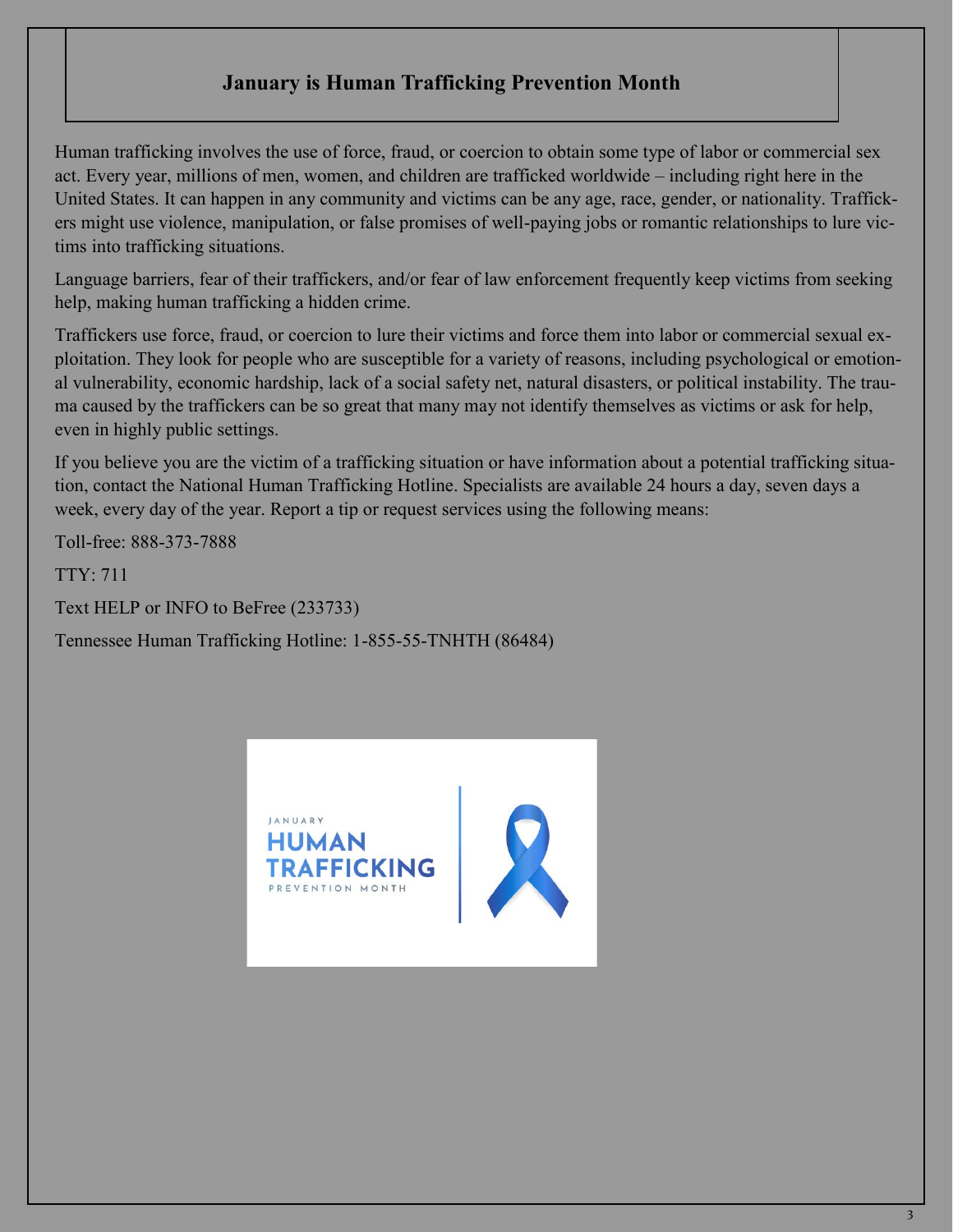

#### **Central Office Phone Calls** Central Office Mailed Notifications

| <b>Telephone Calls</b>                                         | <b>December</b> | <b>Notifications Mailed</b> | <b>December</b> |
|----------------------------------------------------------------|-----------------|-----------------------------|-----------------|
| Phone calls Received/Returned                                  | 193             | Registrations/Voice         | 77              |
| Parties Registered for Notifications<br>(phone/mail/fax/email) | 133             | Movement                    | 128             |
| Harassment/Threats/No Contact                                  | $\overline{4}$  | <b>Advance Release</b>      | 491             |
| Referrals                                                      | 37              | Final Release *             | 60              |
| Release/Parole Inquiry                                         | 98              | Death                       | 18              |
| Other                                                          | 63              | Other                       | 8               |



#### **Notification Statistics By Delivery Method Report 12-01-2021 to 12-31-2021**

| Agency                                | <b>Month</b>                     | <b>Email</b> | <b>TTY</b> | <b>SMS</b> | Phone | <b>InApp</b> | Letter | <b>Total</b> |
|---------------------------------------|----------------------------------|--------------|------------|------------|-------|--------------|--------|--------------|
| <b>TN Department</b><br>of Correction | December 2021                    | 6.923        | 3          | 15,661     | 3,025 | 350          | n/a    | 25,962       |
|                                       | <b>AGENCY TO-</b><br><b>TALS</b> | 6,923        | 3          | 15,661     | 3,025 | 350          | n/a    | 25,962       |
| <b>OVERALL TOTALS</b>                 |                                  | 6,923        | 3          | 16,661     | 3,025 | 350          | n/a    | 25,962       |

#### **New Registration Statistics By Registrant Classification 12-01-2021 to 12-31-2021**

|                                |                                  | Anonymous | Concerned<br>citizen | <b>Family mem-</b><br>ber of offender ber of victim | Family mem- | Law enforce-<br>ment | <b>Not Reported</b> | Other | <b>Victim</b> | Victim coordina-<br>tor/advocate | <b>Total</b> |
|--------------------------------|----------------------------------|-----------|----------------------|-----------------------------------------------------|-------------|----------------------|---------------------|-------|---------------|----------------------------------|--------------|
| TN Department of<br>Correction | December<br>2021                 | 98        | 89                   | 343                                                 | 194         | 416                  | 4,706               | 228   | 55            | 5                                | 6,134        |
|                                | <b>AGENCY TO-</b><br><b>TALS</b> | 98        | 89                   | 343                                                 | 194         | 416                  | 4,706               | 228   | 55            | 5                                | 6,134        |
| <b>OVERALL TOTALS</b>          |                                  | 98        | 89                   | 343                                                 | 194         | 416                  | 4,706               | 228   | 55            | 5                                | 6,134        |